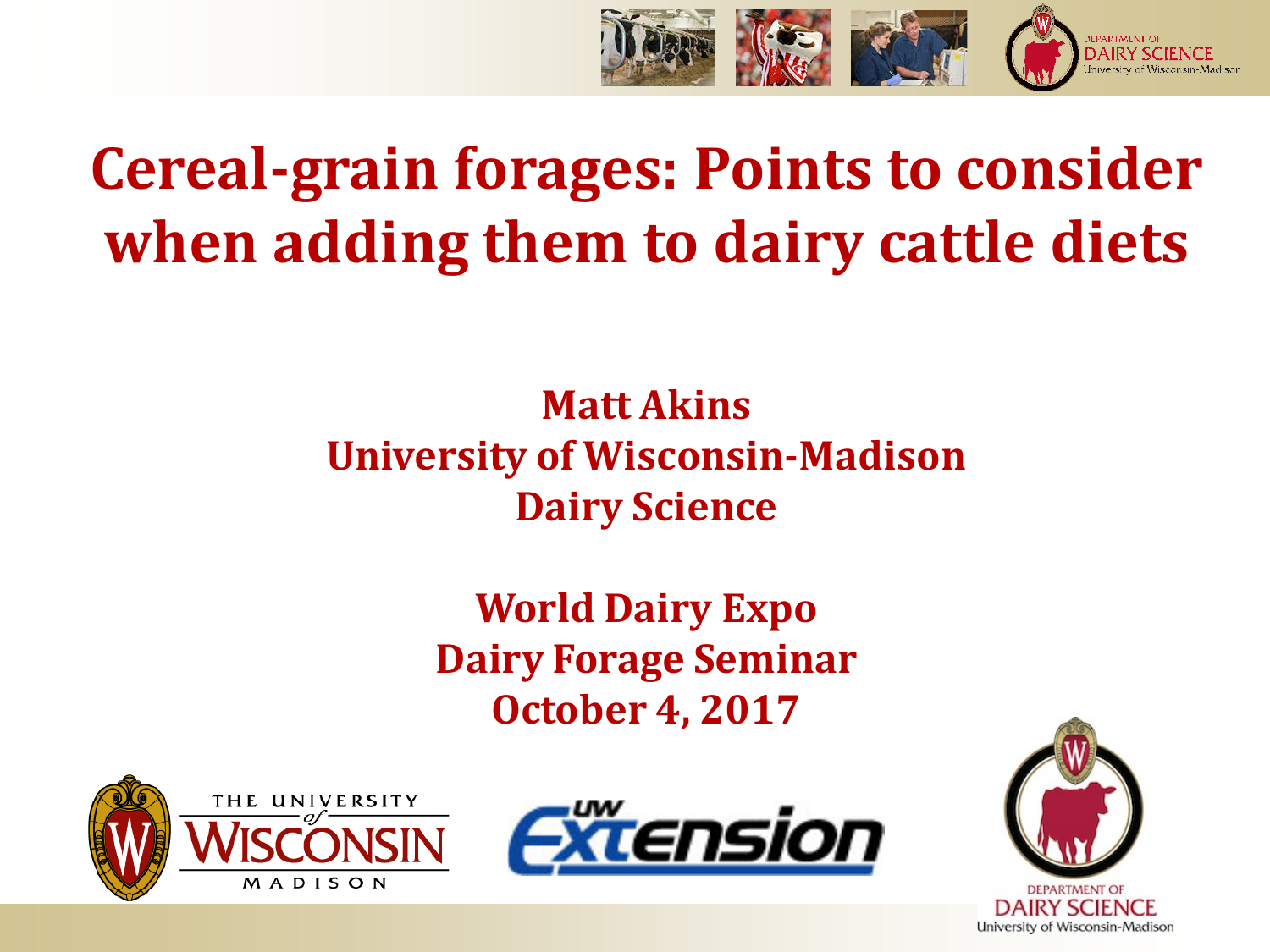

# **Cereal grain forages**

- Increasing acreage in cereal grain cover crops in recent years (SARE, 2017)
- Many species used: Rye, Oat, Wheat, Triticale, Barley
- Runoff, soil health, FORAGE
- Provides a late fall harvest (Oct/Nov) and/or spring harvest (May/June) 1-4 tons DM/acre
- Allows for double cropping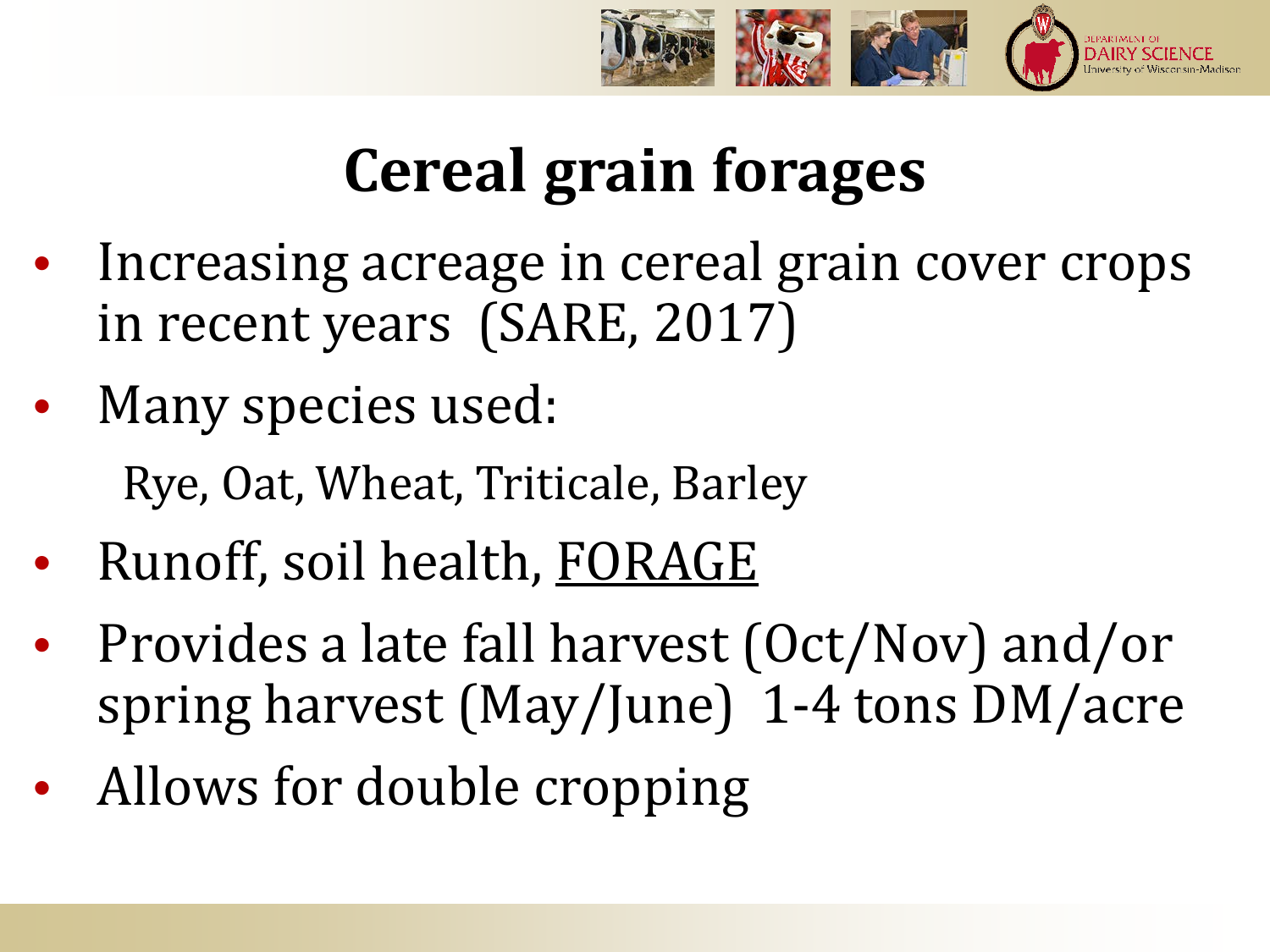



As cereal grain mature:

 Forage yields increase

but…

 **Forage Quality**  decreases, sometimes quickly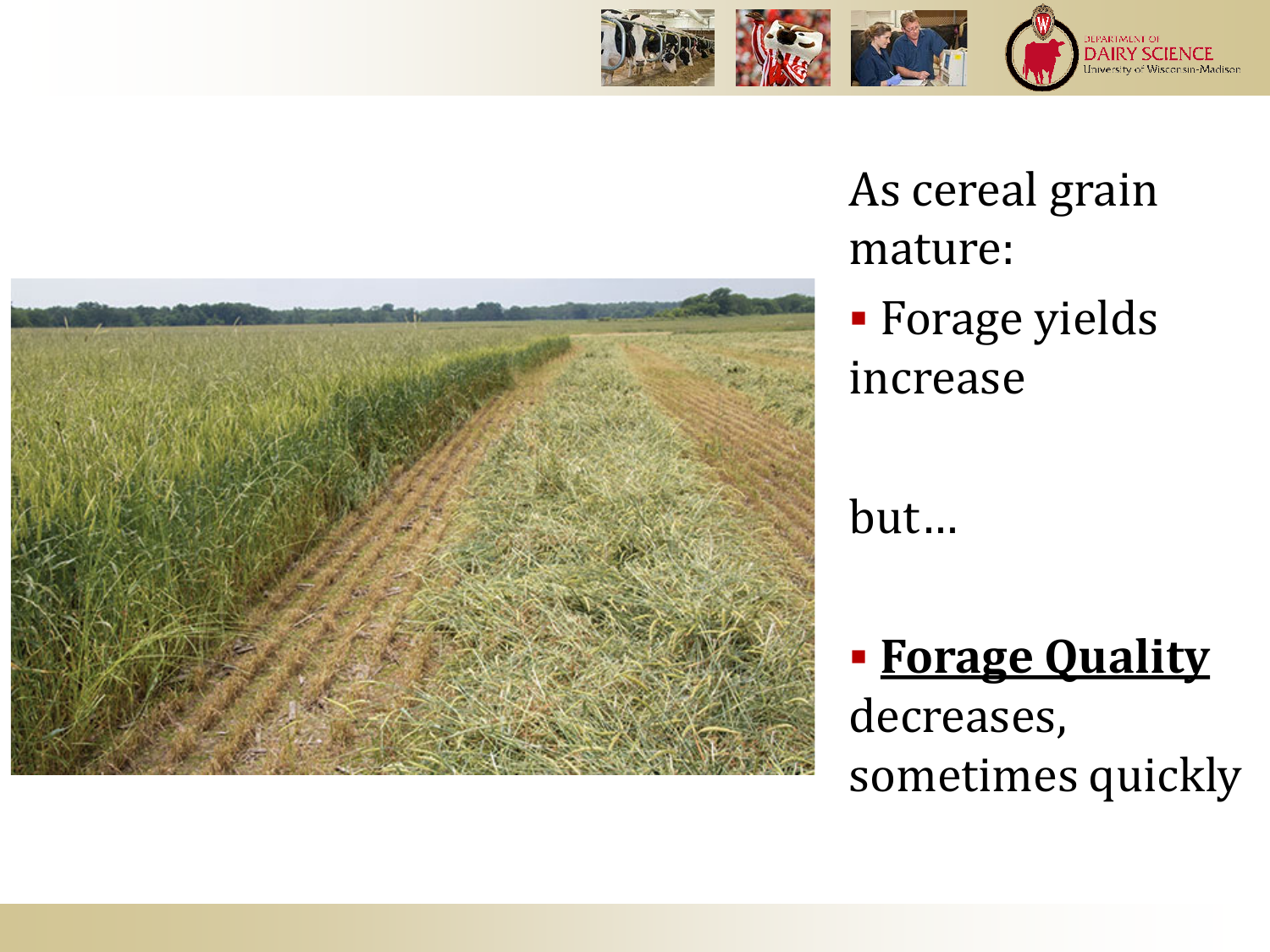

## When to harvest cereal grain forages?

This depends on …

• What animals you intend to feed the forage?

• Timing of next crop planting?

Weather?

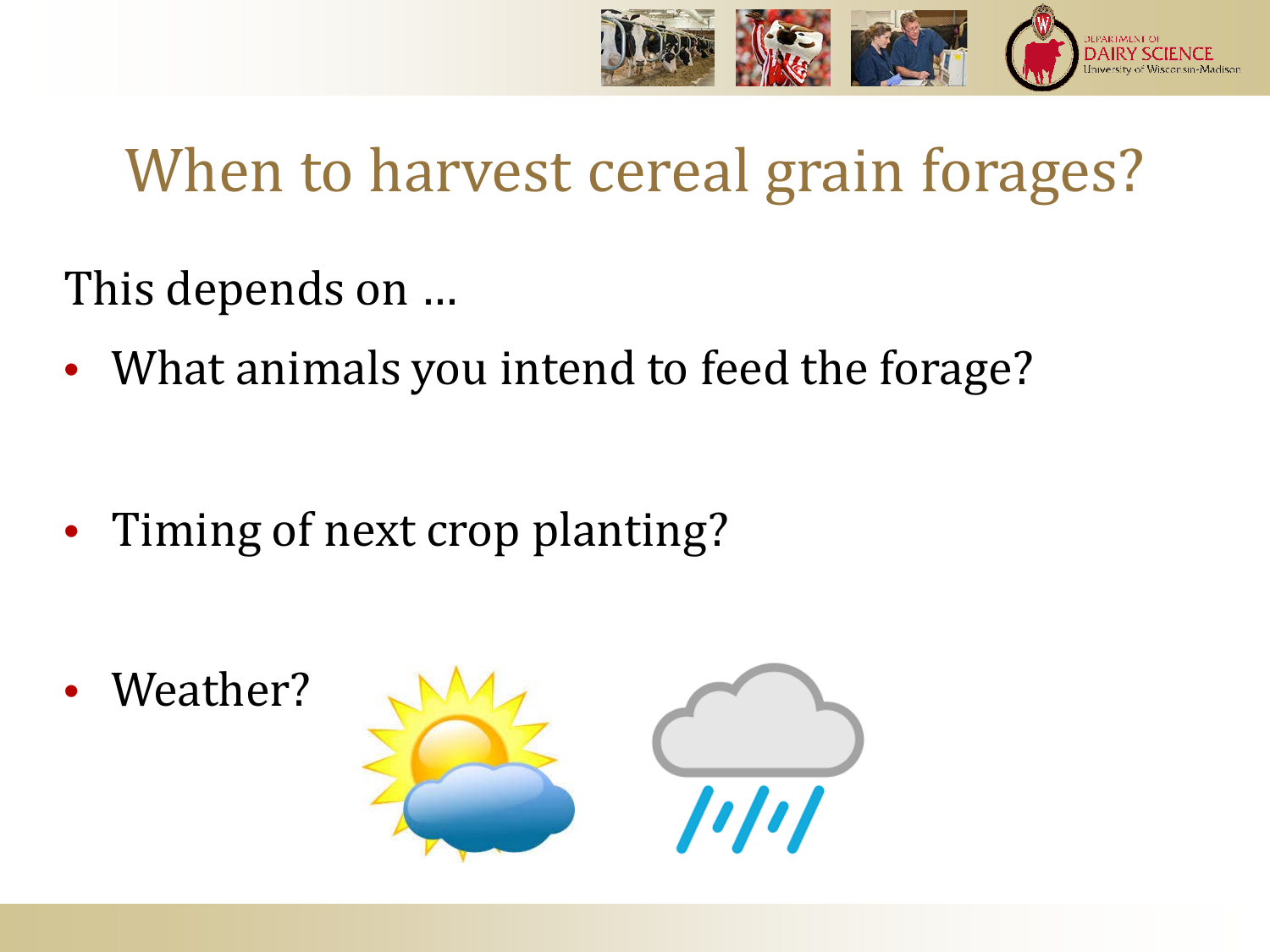

# Cereal Grain Forage Quality

Lactating cows/young heifers (<12 months): High CP (15-20% CP) Moderate NDF (40-50% NDF) with **High NDF digestibility** High energy (>65% TDN)



• Heifers(>12 months/Dry cows): Moderate CP (12-15% CP) High NDF (>50% NDF) Moderate energy (55-65% TDN)

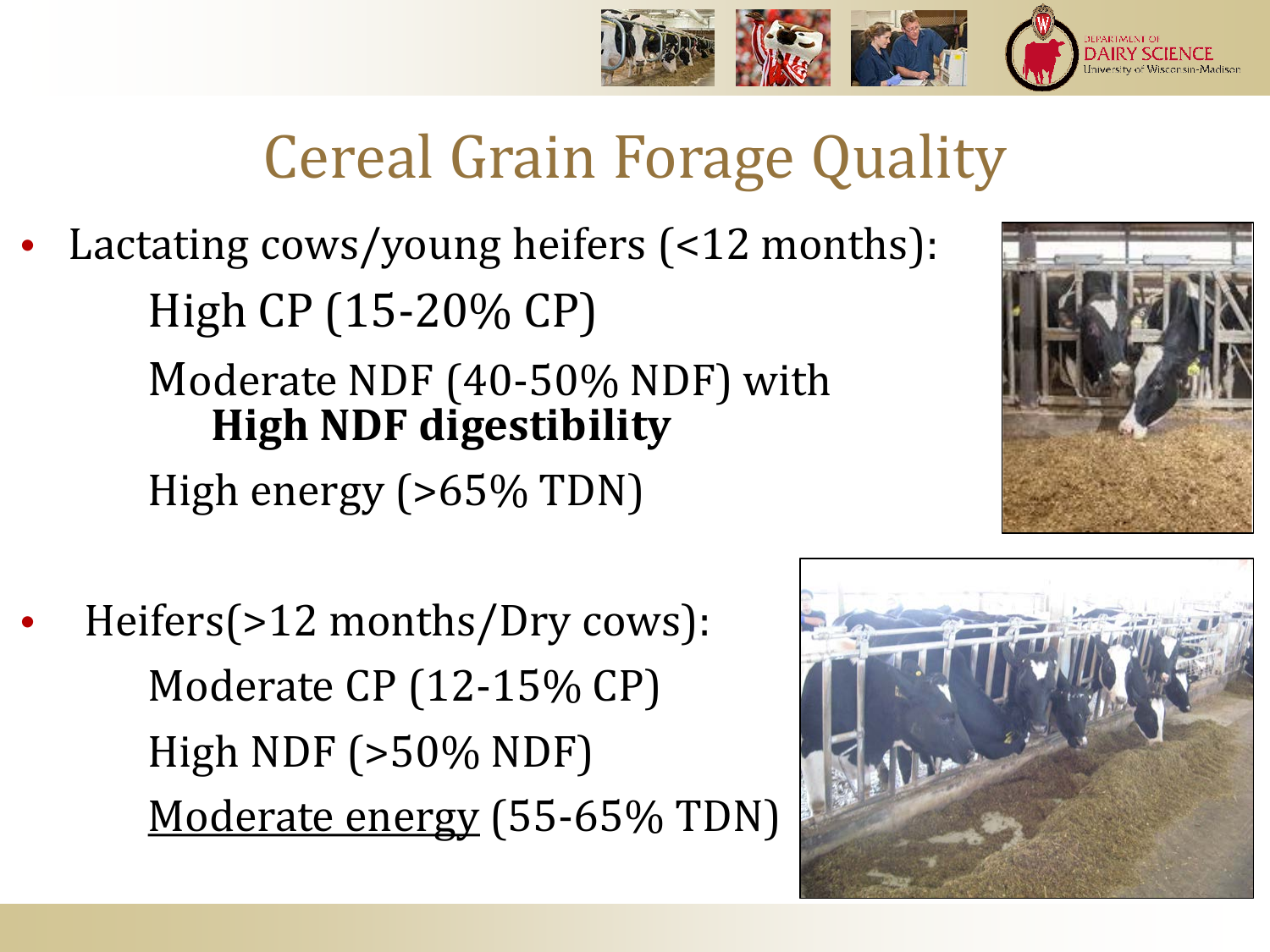





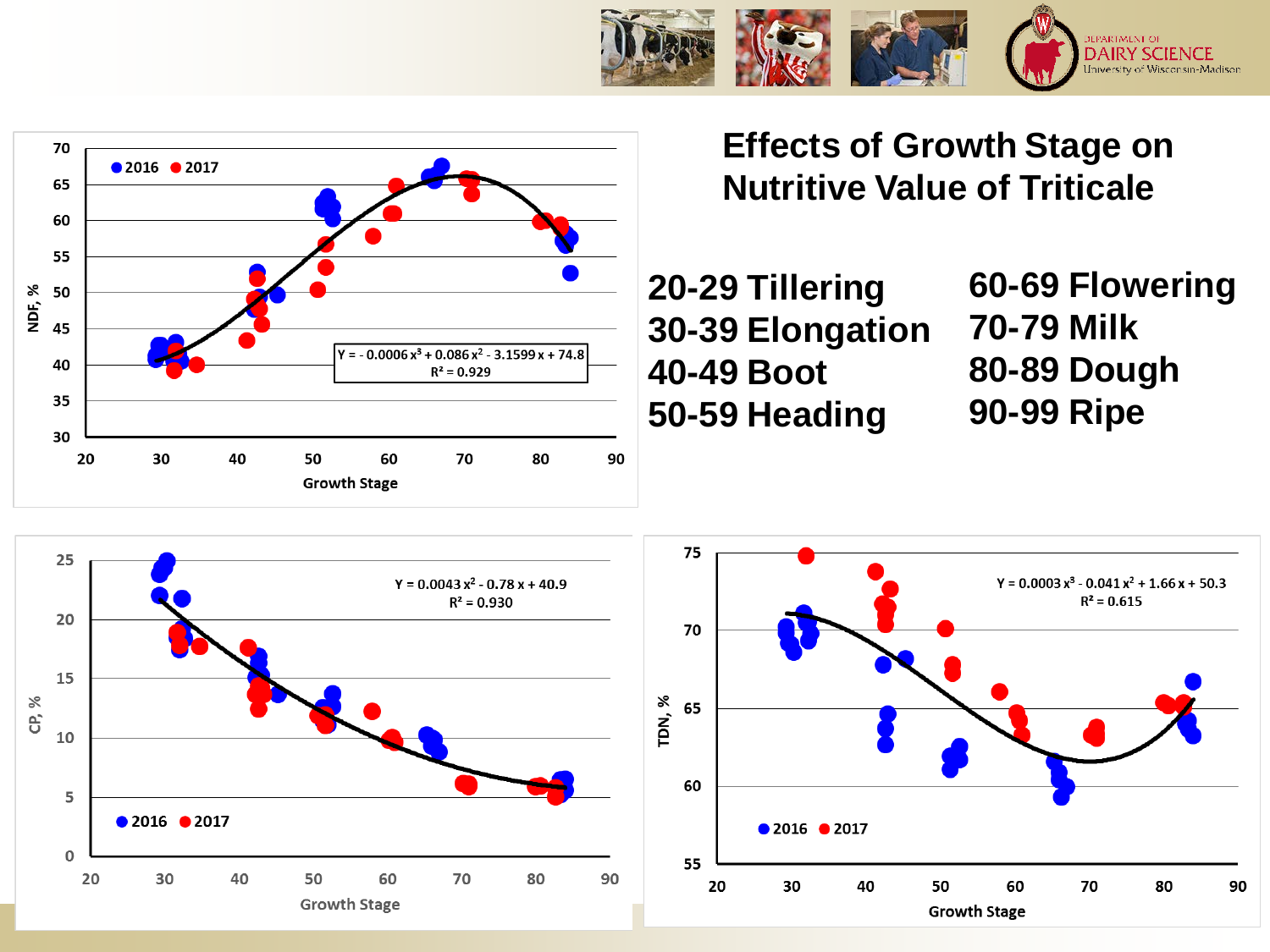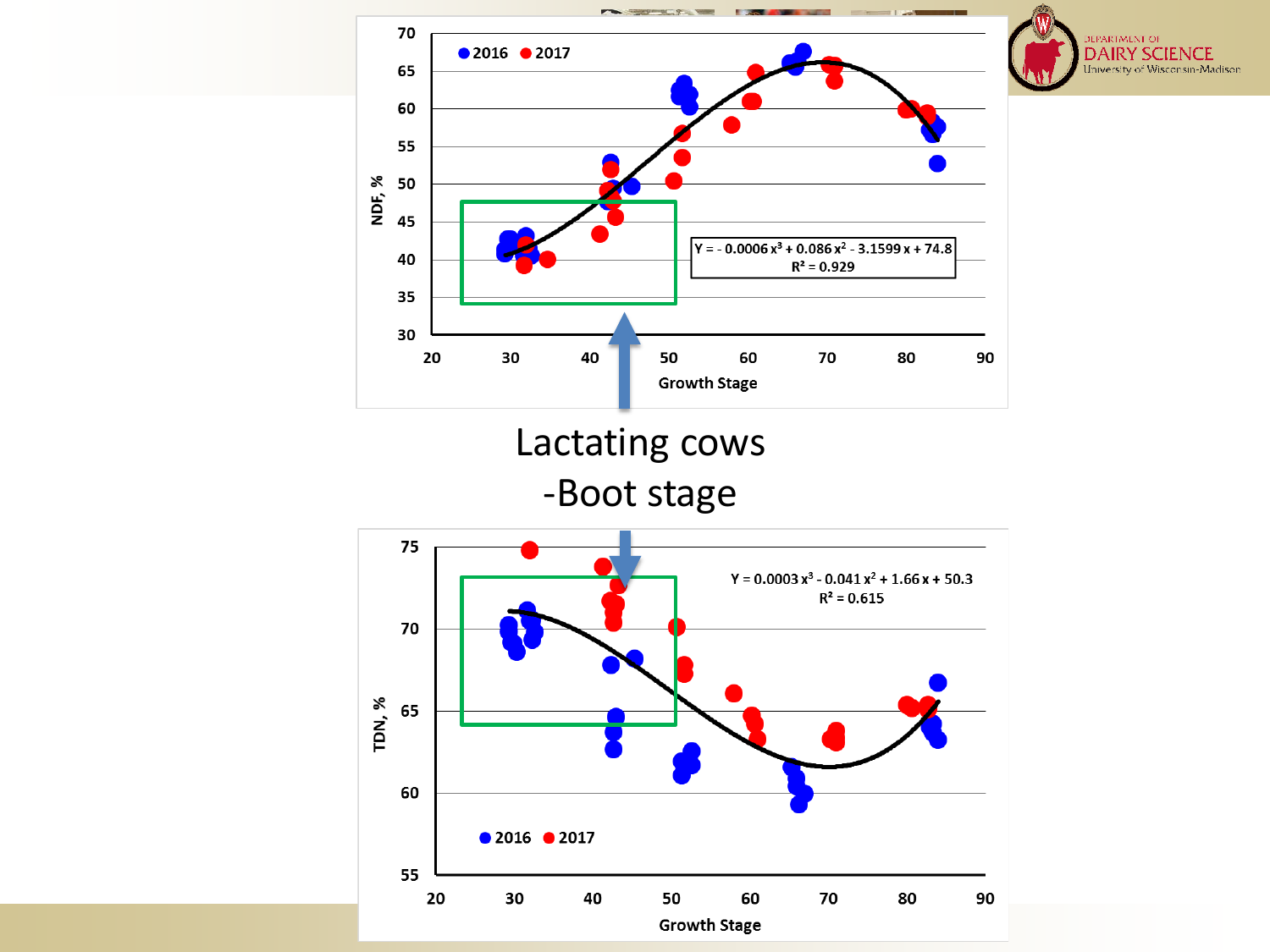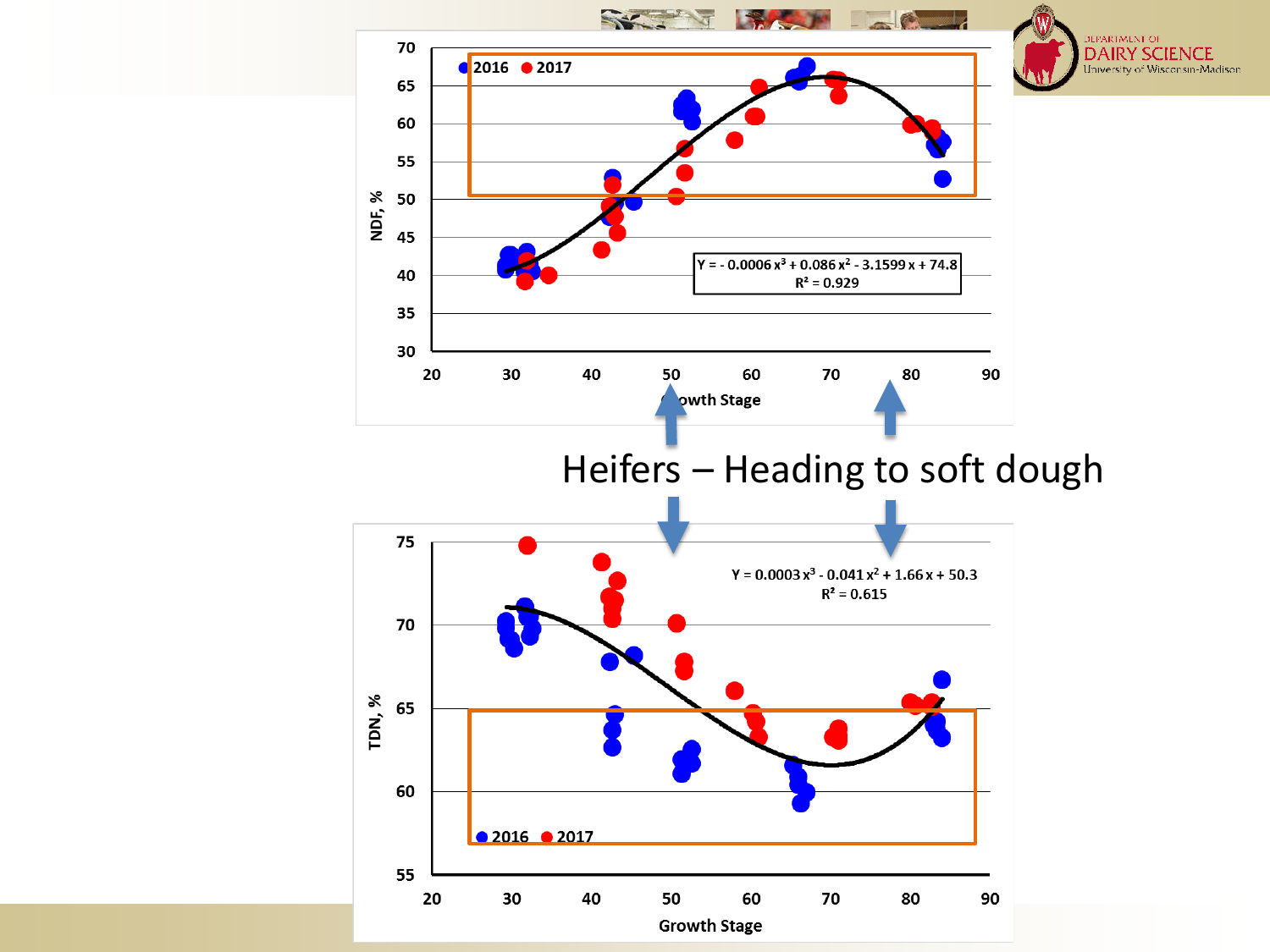

## Points to Consider: Fiber

Typically partially replaces alfalfa in diets

- Grass fiber more digestible but stays in rumen longer than alfalfa
	- Can increase rumen fill
	- Possibly lower intakes
	- Adjustments to diet fiber to maintain intakes and production needed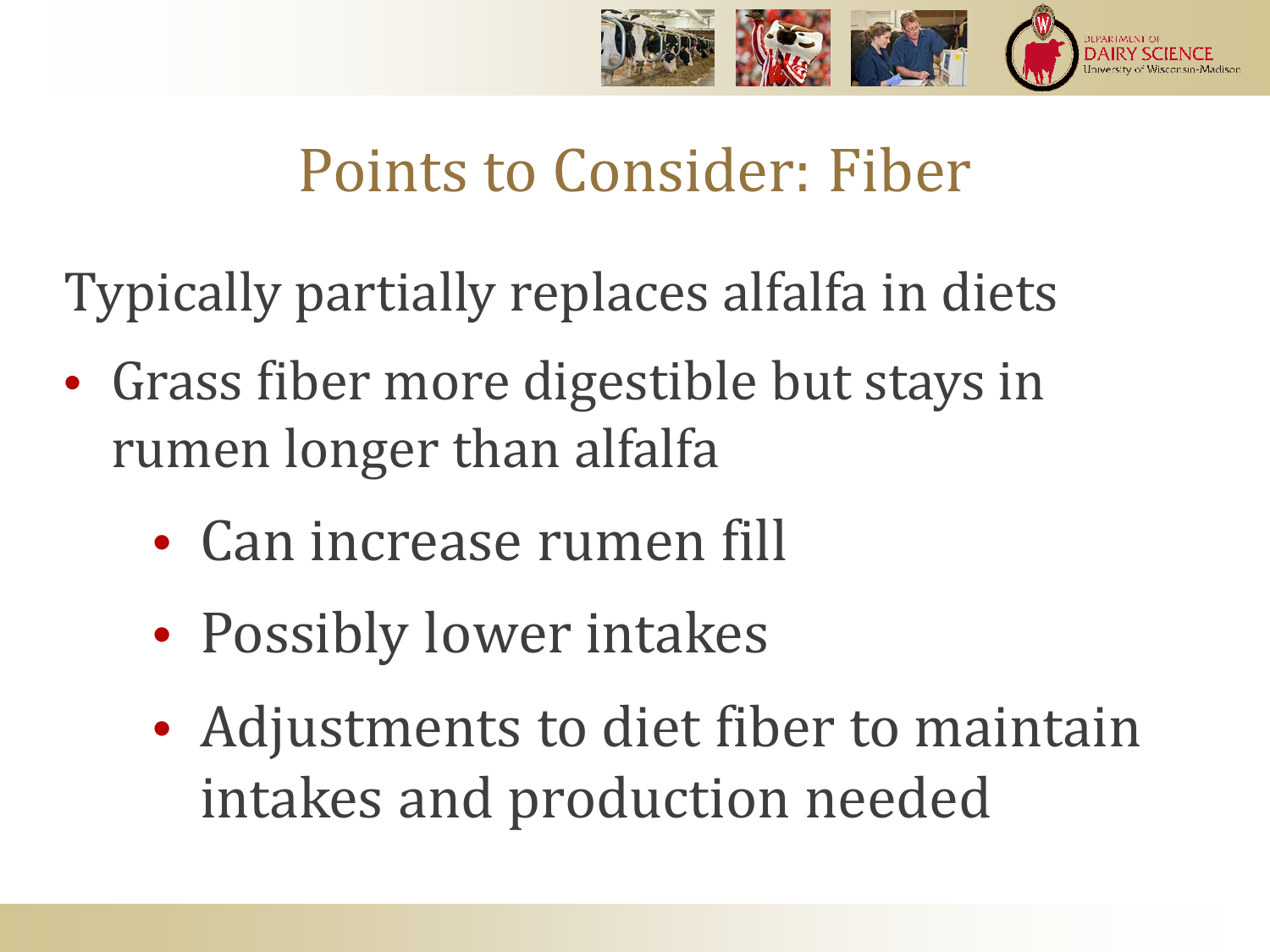

## Points to Consider: Fiber

- Early harvest can allow for high milk production
	- Flag leaf to boot stage
	- Low lignin (1-3%) and high fiber digestibility (60-70%)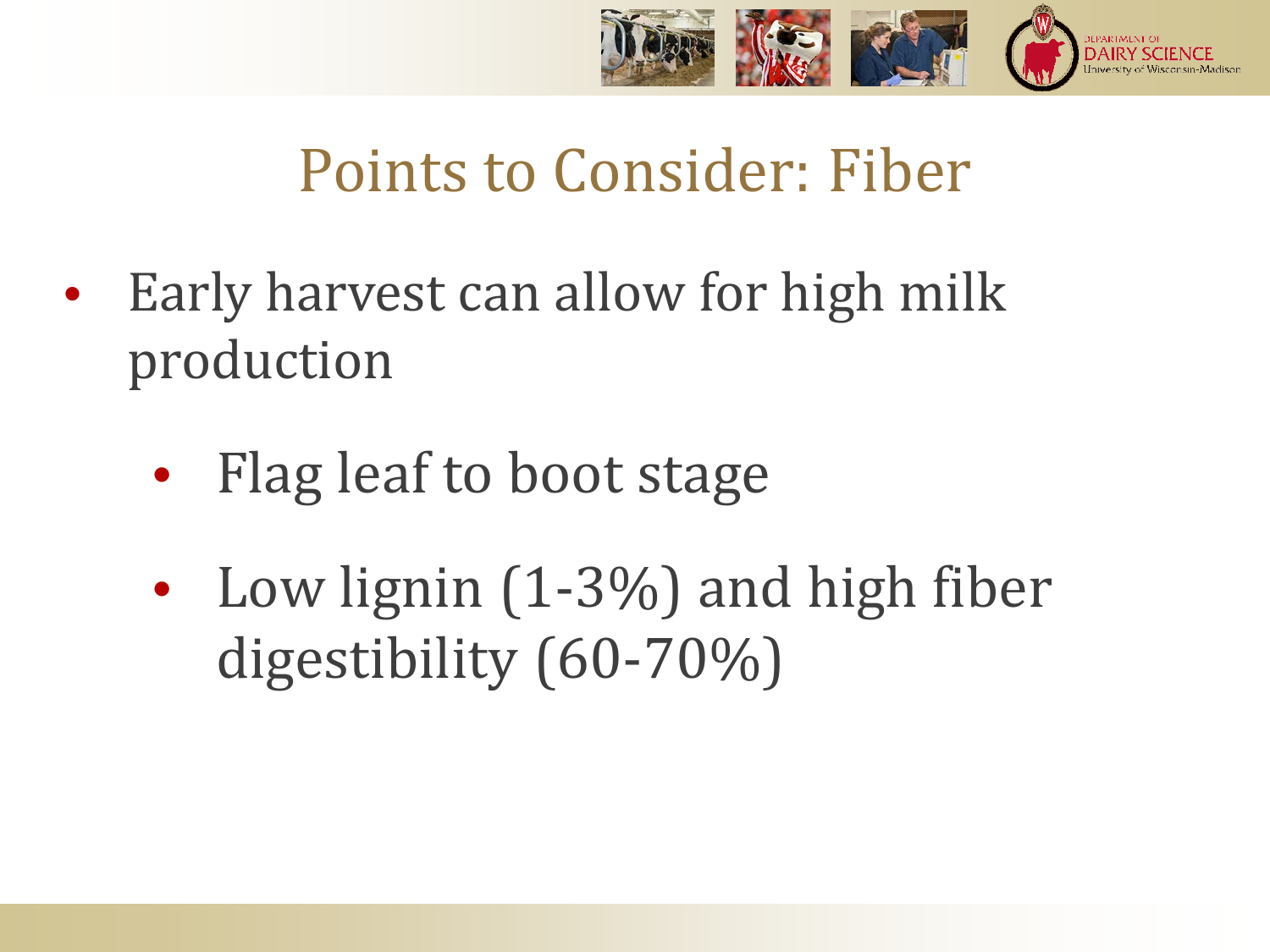

# Points to Consider: Harvesting/Storage

- Can have a hollow stem with later maturities
	- -Use shorter particle length and excellent packing
	- -Forage should be 30-45% DM
	- -Likely can direct harvest at soft dough stage
		- -Wilting needed for earlier harvests

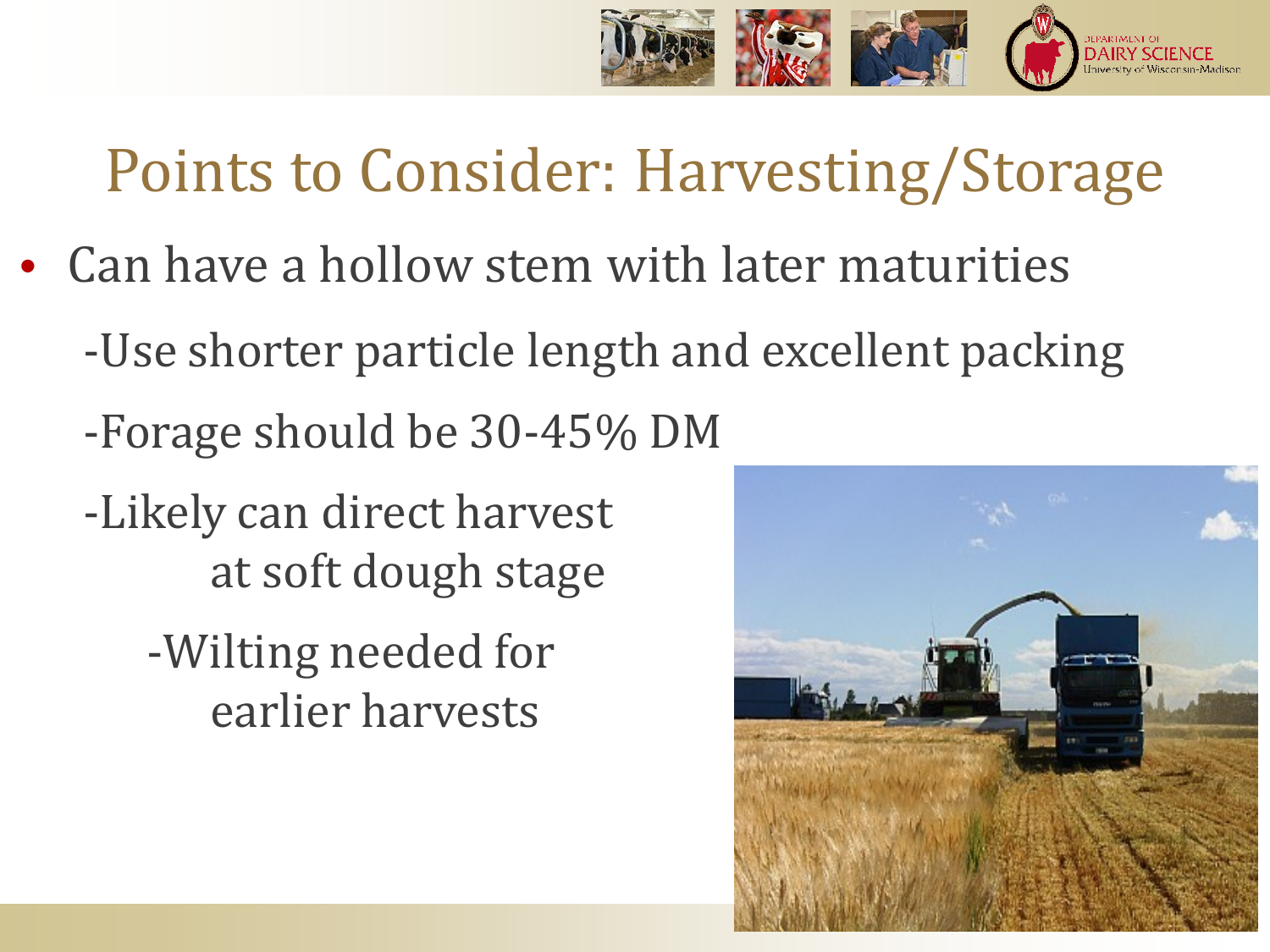

#### Points to Consider: Potassium

- Cereal forage can have high potassium
	- $\bullet$  1 to 4% DM
	- Manure fertilization increases potassium
	- Avoid feeding high potassium forages to dry cows; especially close-up cows
	- High K levels can reduce Mg absorption
		- Feed higher Mg mineral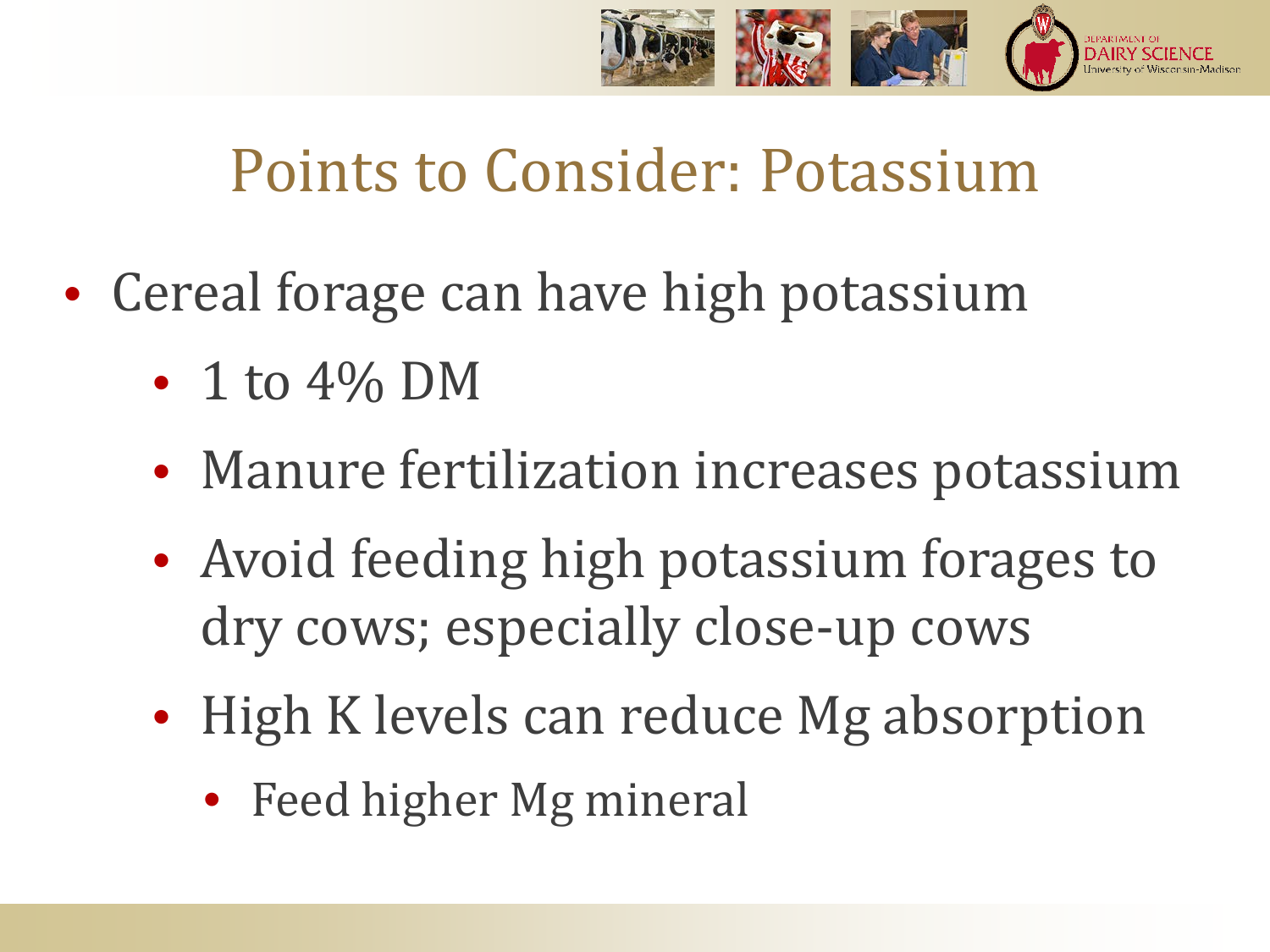

#### Points to Consider: Nitrates



Khorasani et al., 1997 Canadian Journal Animal Science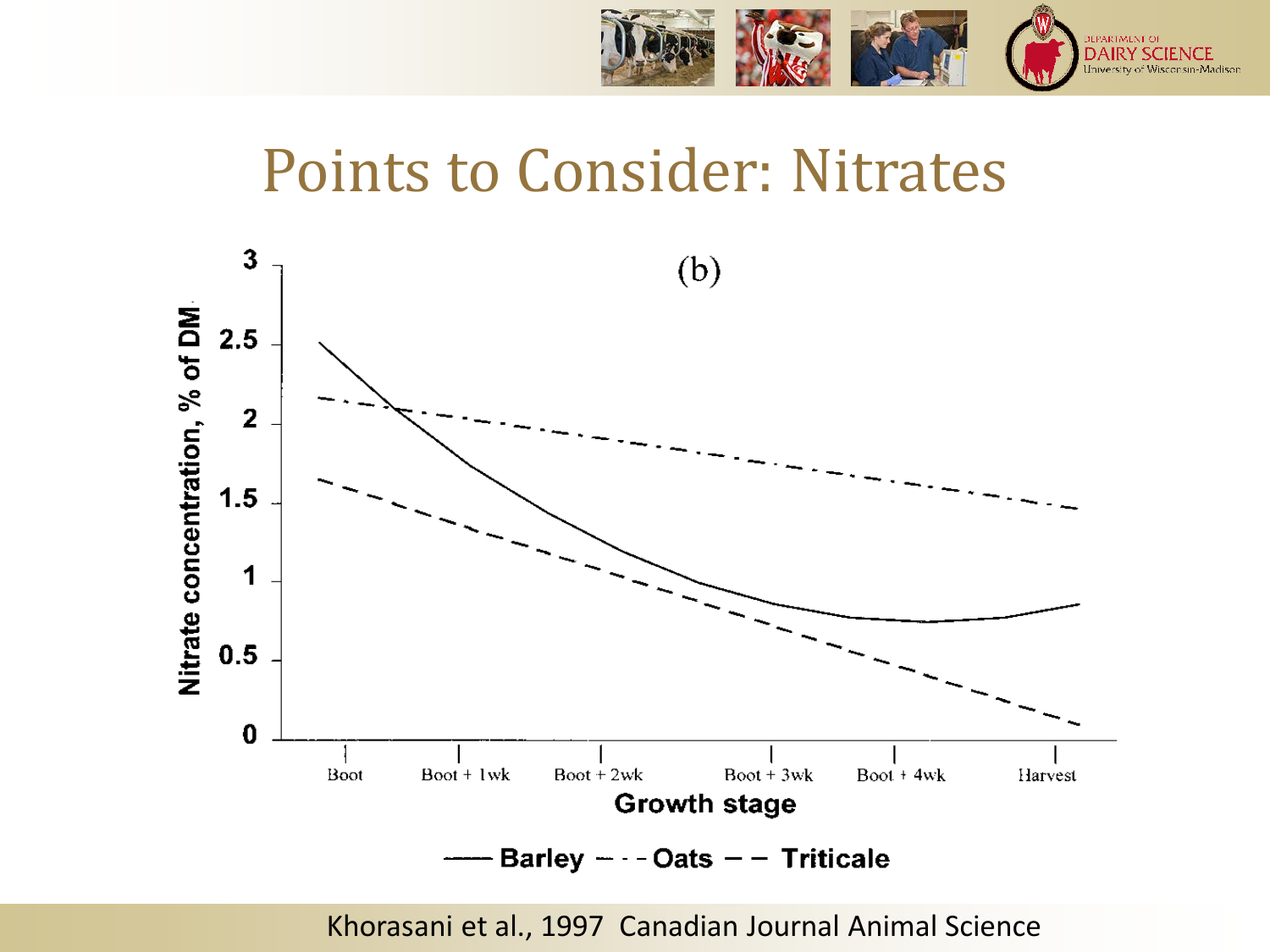

#### Nitrate in Cereal Forages

- Toxic to animals, especially if only forage fed
- Higher with heavy manure or N fertilizer applications
- Builds up during cool, cloudy conditions
- Ensiling reduces levels; no reduction for hay
- Testing at harvest and feeding suggested -Dilution can lower risk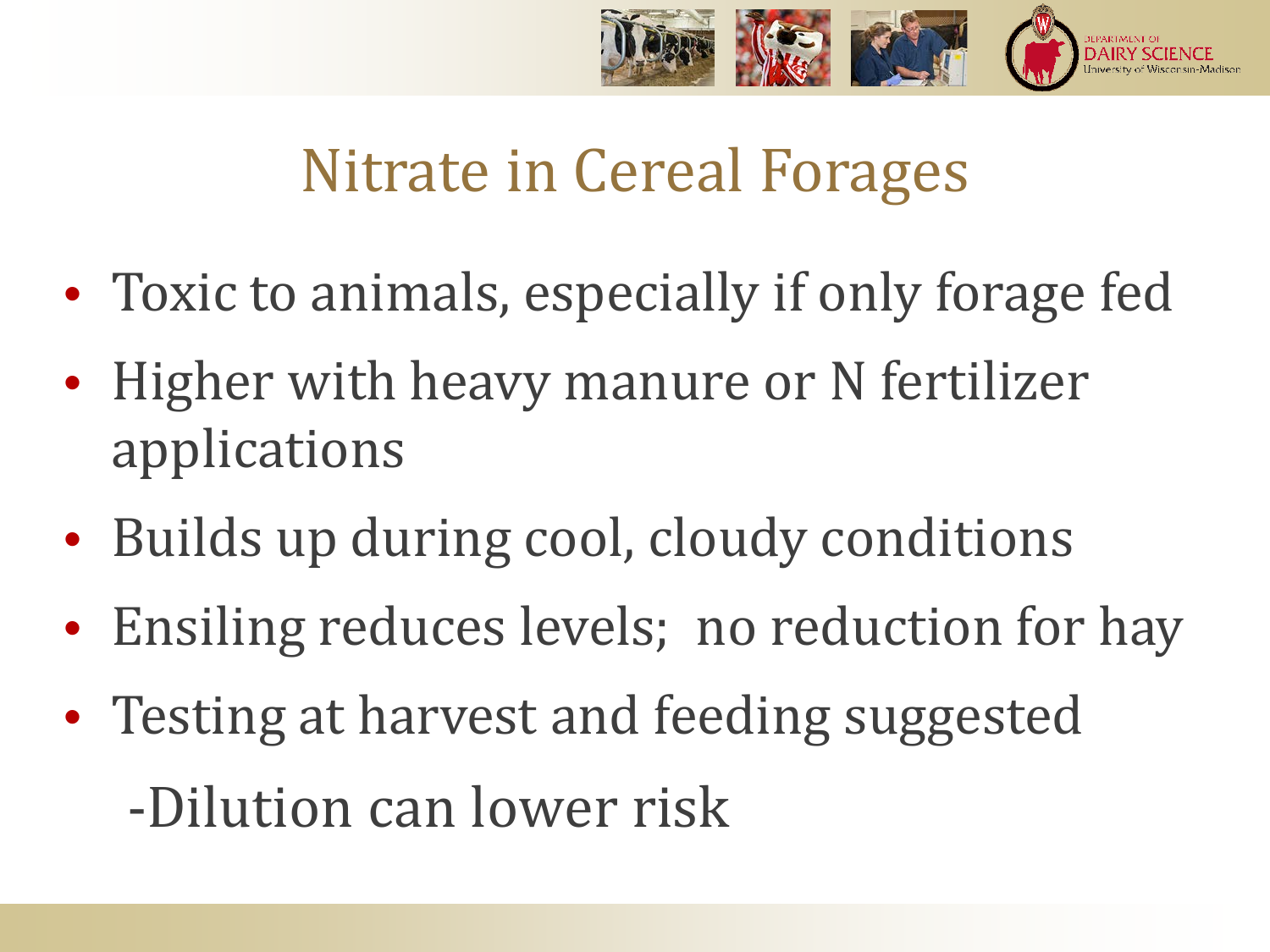

## Point to Consider: Next Crop?



- Planting of next crop may dictate harvest time:
- -Corn silage
	- -Earlier harvest(mid/late May)



-Summer annuals (sorghums, millet, etc)

-Possibly later harvest as summer annuals planted early June